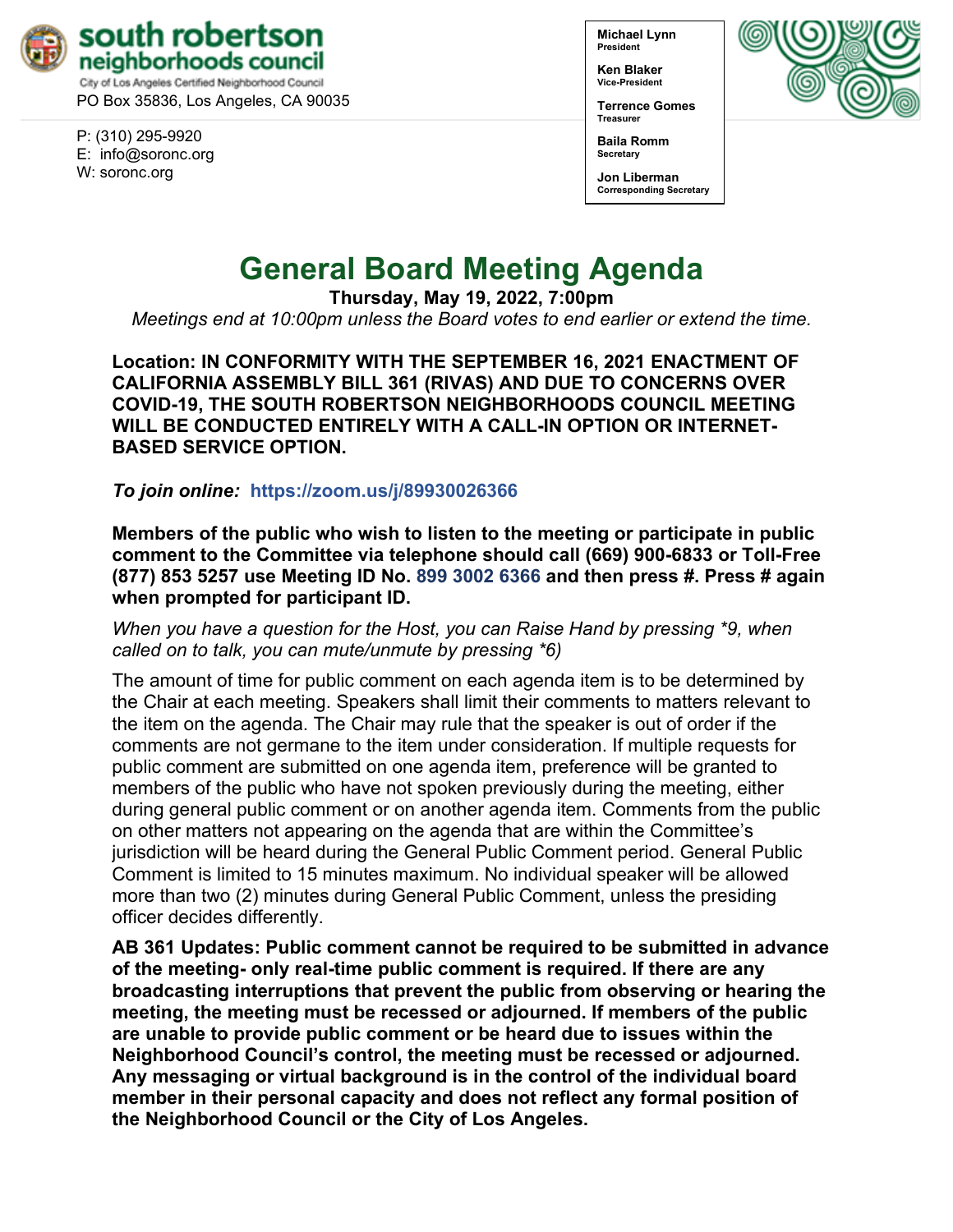- **1. Call to Order**
- **2. Pledge of Allegiance**
- **3. Roll Call**
- **4. General Public Comment** *(time for each speaker to be determined by- 15min divided by # virtual hands raised: max 2 minutes per speaker)*

## **5. Brief Board Announcements**

- a. Items for Future Committee or General Board Agendas
- b. Other Brief Board Announcements

## **6. Community Reports**

- a. LA Police Department (Baker/Ojeda)
- b. Office of Councilmember Ridley-Thomas (Guevara)
- c. Office of Councilmember Koretz (Ingram)
- d. Office of Mayor Garcetti (Anand)
- e. Office of State Assemblymember Bloom (Kaufler)
- f. Office of State Assemblymember Bryan (Persoff)
- g. Office of State Senator Kamlager (Siroky)
- h. Office of County Supervisor Kuehl (Sherrell)
- i. Department of Neighborhood Empowerment (Cupen-Ames)
- j. Jonathan Brand: Update on beautification and outreach project that SORONC supported at Canfield Elementary
- k. Other Neighborhood, City and State offices

# **7. Board Membership- Selections, Removals, Resignations & Leaves of**

**Absence** (*Members of the public can choose to speak on multiple agenda items in this section for no more than one (1) minute total, with the time for each speaker to be determined by- 5min divided by # virtual hands raised*)

- a. Announcement of SORO NC Board Members resignations: Chad Monk
- b. Motion to remove Boardmember Ethan Frankel from the South Robertson Neighborhoods Council as the School Student Representative due to missing five (5) General Board meetings, as per SORO NC Bylaws (GB051922-01)
- c. Motion to appoint Gabriela Penhasi as Zone 7 Representative (Term expires 2025) (GB051922-02)
- d. Residential Zone 9 Representative (Term expires 2025)
	- No applicant- becomes an "At-Large" position through end of term, to be announced as of 5/20/2022

# **8. Committees, Liaisons and Alliance Representatives**

- a. Opportunity to Join and/or Change Membership to Board Committees (GB051922-03)
- b. Committee**,** Liaisons and Alliance Reports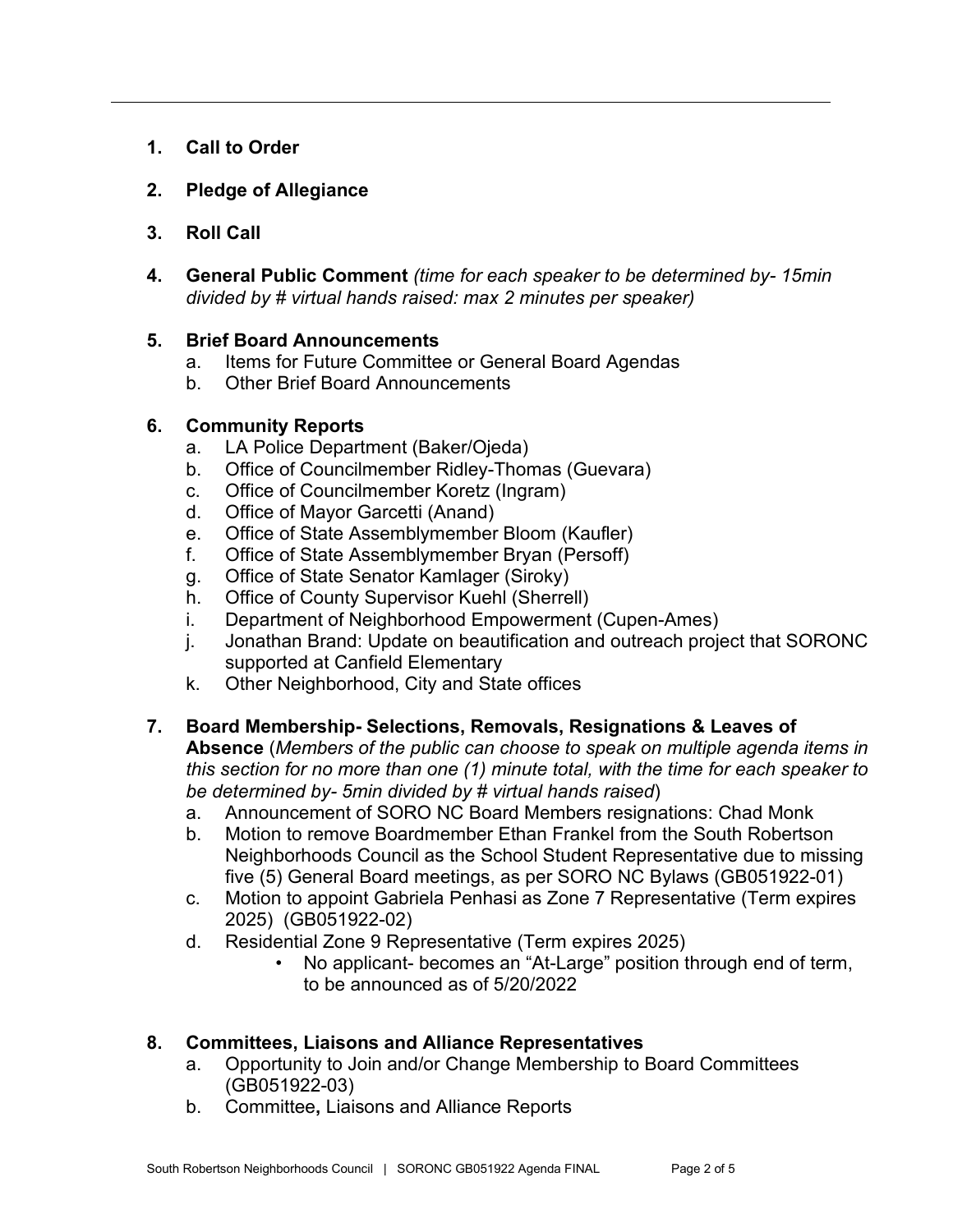- 1. Standing and Ad-hoc Committees: Executive; Education; Land Use; Public Safety; Homelessness; Outreach; Transportation; Business Advocacy & Development; Parks and Recreation; Budget & Finance; Bylaws; Board Development
- 2. Liaisons and Alliances: LANCC, WRAC, LADWP, Budget Advocates, City Attorney, Public Works, Animal Services, Data

## **9. Unfinished Business**

- a. NONE
- **10. Consent Agenda** (*Members of the public can choose to speak on multiple agenda items in this section for no more than one (1) minute total, with the time for each speaker to be determined by- 5min divided by # virtual hands raised*)
	- a. Motion to approve Draft meeting minutes of April 28, 2022 General Board Meeting (GB051922-04)
	- b. Motion to approve April 2022 MERS Report (GB051922-05)
	- c. Motion to support the Westside Regional Alliance of Councils Motion requesting the city of Los Angeles' Bureau of Engineering use "cool asphalt" technology. (GB051922-06)
	- d. Motion to allocate funding to a special account from Community Improvement Projects for tree planting and stump removal for \$18356.52 (GB051922-07)
	- e. Motion to purchase five Zoom licenses for the SORO NC Board at \$200.00 each for \$1000 for one year (GB051922-08)
	- f. Motion to Approve the SORO NC Budget for FY 2022-2023 for \$42000 (GB051922-09)
	- g. Motion to fund up to \$750 for Hami Garden (GB051922-10)
	- h. Motion for the SORO NC to fund up to \$2500 to purchase business cards for Board Members (GB051922-11)
	- i. Motion for the SORO NC to reopen NPG Process for \$4500.00 from May 22, 2022 to May 29, 2022 with NPGs due May 29, 2022 at 5:00PM (GB051922- 12)
	- j. Motion for the SORO NC to write a letter to BONC opposing the current version of the draft Neighborhood Council Code of Conduct as of May 19th 2022 (GB051922-13)
- **11. New Business** (*Members of the public can choose to speak on multiple agenda items in this section for no more than one (1) minute total, with the time for each speaker to be determined by- 5min divided by # virtual hands raised*)
	- a. Reconsideration of Motion to Reallocate Unused NPG Funding to CIP Funding (GB051922-14)

# **12. Adjournment**

*Note: Public comment will be taken for each motion as well as for any item in the consent agenda prior to Board action. Please note that under the Brown Act, the Board is prevented from acting on matters brought to its attention during the General Public*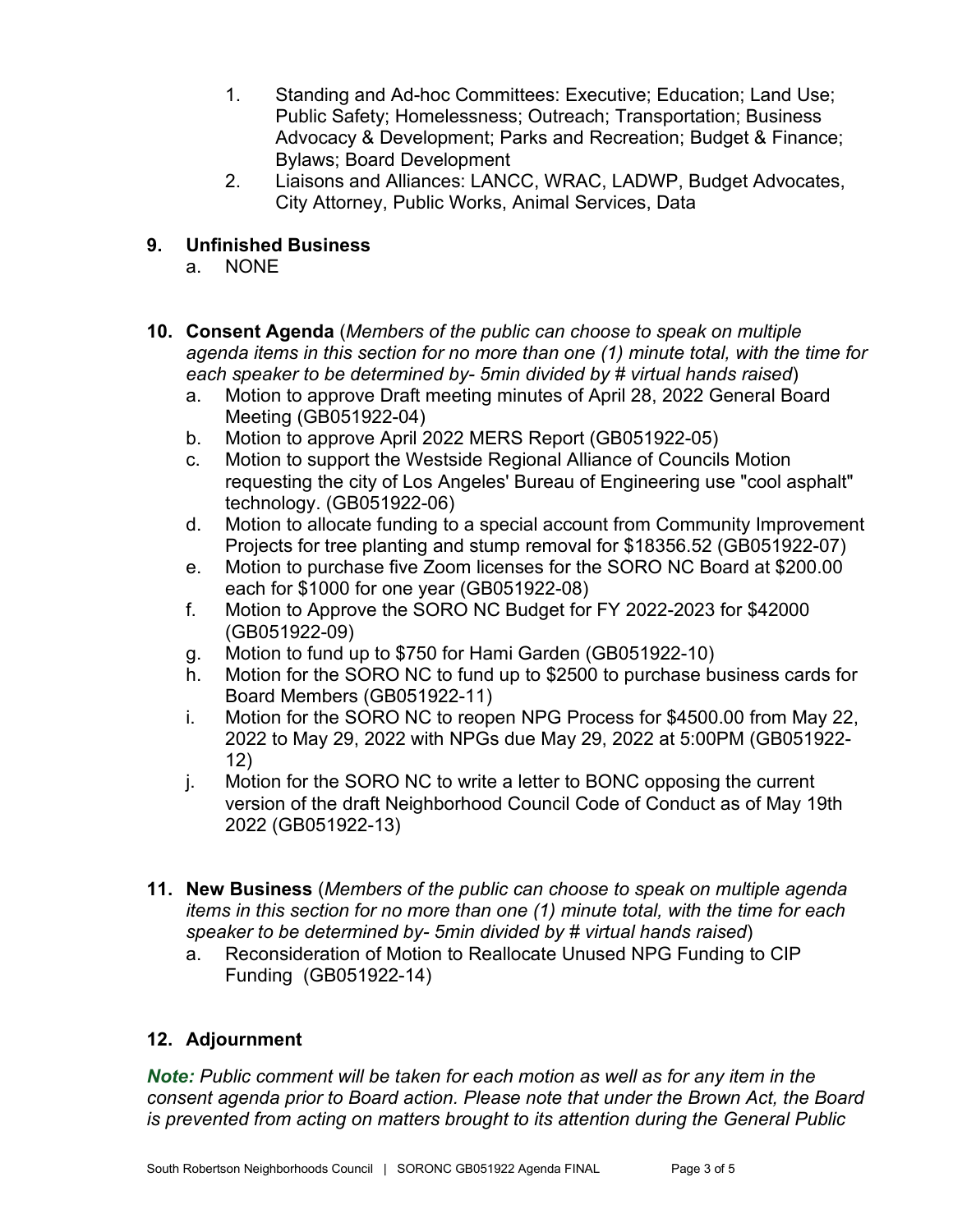*Comment period; however, the issue may become the subject of a future meeting. In the interest of addressing all items on the agenda, time limits for individual comments and discussion may be set at the discretion of the Chair.*

*All items on the consent agenda will be determined by a single Board vote and without Board discussion. Board members may request that any item be removed from the consent agenda and considered individually at any time prior to that vote.*

## **Public Posting of Agendas -**

Neighborhood Council agendas are posted for public review as follows:

● Demers & Associates- 1836 1/2 S Robertson Blvd, Los Angeles, CA 90035; The Robertson Blvd Library- 1719 S Robertson Blvd, Los Angeles, CA 90035; The Robertson Recreation Center- 1641 Preuss Rd, Los Angeles, CA 90035; The Office of Councilmember Paul Koretz- 6380 Wilshire Blvd #800, Los Angeles, CA 90048; Hamilton High School- 2955 S Robertson Blvd, Los Angeles, CA 90034

- [www.soronc.org](http://www.soronc.org/)
- You can also receive our agendas via email by subscribing to L.A. City's Early [Notification System \(ENS\)](https://www.lacity.org/government/subscribe-agendasnotifications/neighborhood-councils)

## **Reconsideration and Grievance Process -**

For information on the NC's process for board action reconsideration, stakeholder grievance policy, or any other procedural matters related to this Council, please consult the NC Bylaws. The Bylaws are available at our Board meetings and our website [www.soronc.org](http://www.soronc.org/)

## **Notice to Paid Representatives -**

If you are compensated to monitor, attend, or speak at this meeting, City law may require you to register as a lobbyist and report your activity. See Los Angeles Municipal Code Section 48.01 et seq. More information is available at [ethics.lacity.org/lobbying.](http://ethics.lacity.org/lobbying) For assistance, please contact the Ethics Commission at (213) 978-1960 or [ethics.commission@lacity.org](mailto:ethics.commission@lacity.org)

In compliance with Government Code section 54957.5, non-exempt writings that are distributed to a majority or all of the Board in advance of a meeting may be viewed at our website (soronc.org) or at the scheduled meeting. In addition, if you would like a copy of any record related to an item on the agenda, please contact us via phone at (310) 295-9920 or via email at [info@soronc.org.](mailto:info@soronc.org)

SORO NC Board members abide by a code of civility (soronc.org/civilitycode). Any person who interferes with the conduct of a Neighborhood Council meeting by willfully interrupting and/or disrupting the meeting is subject to removal. A peace officer may be requested to assist with the removal should any person fail to comply with an order of removal by the Neighborhood Council. Any person who resists removal by a peace officer is subject to arrest and prosecution pursuant to California Penal Code Section 403.

SI REQUIERE SERVICIOS DE TRADUCCION, FAVOR DE NOTIFICAR A LA OFICINA 3 dias de trabajo (72 horas) ANTES DEL EVENTO. SI NECESITA